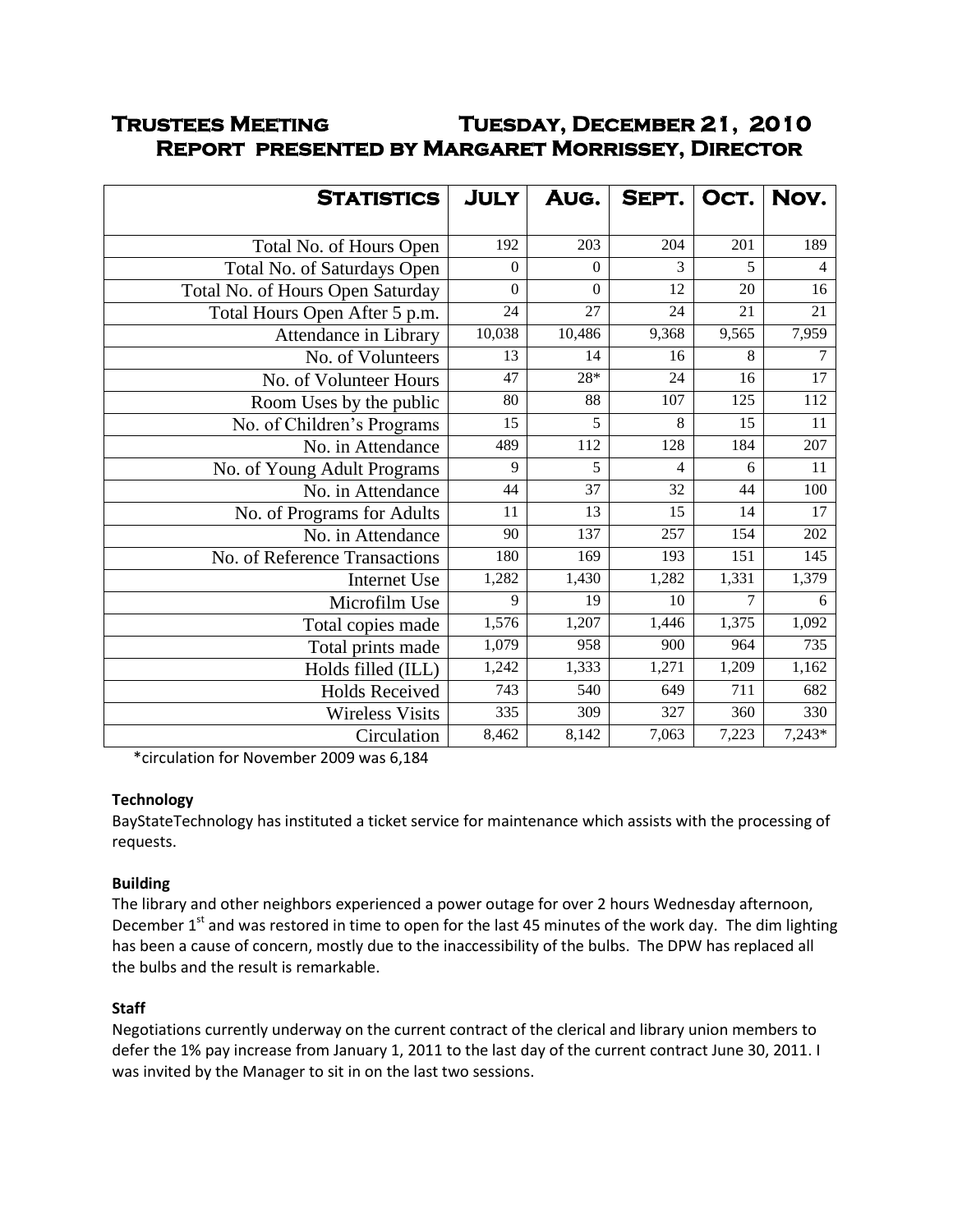# **Volunteers**

The students of Southern Worcester County Education Collaborative and their coach continue to provide us with help on a weekly basis – cleaning and neatening the books is their current focus and it is making a difference in the appearance of the collection.

## **Instruction**

The Generations Online program (free internet classes for seniors) has begun. Sponsored by Catholic Charities and Senior Service America, the trainer will be available for sessions Monday through Thursday from 9 a.m. to 2 p.m. Sign up is required and interested participants are encouraged to schedule a session. The Southbridge Evening News has a story in today's paper about the program. Ashley continues to offer the Technology Tips and Tricks sessions each month. We are hoping that through the publicity for the Generations Online program that there may be some interest in the Tips and Trick too.

## **Grant**

Three programs are scheduled for the MA Renewable Energy Grant – Clean Energy. We are working on completing the materials acquisitions at the moment. This grant was in the amount of \$4,093.86

The presentation of the Southbridge Credit Union Champions Award to the library on December 20<sup>th</sup>, 2010 was a nice photo op. The award was for \$1,000 for Programming.

## **Gifts and Bequests**

Received \$300 for the Marcelle Van Vooren Fund. Received *Notice to Interested Persons of Allowance of Will* from Probate Court, VT regarding the estate of Daniel W. Bousquet

#### **State Aid**

Jacob Edwards Library has been certified for the FY 11 State Aid to Public Libraries Program. Notification has been received that the first of two payments, \$10,553.90 will be received in the next few weeks.

#### **School**

- $\bullet$  Meeting with the Superintendant scheduled for January 5<sup>th</sup>, 2011.
- I met with Mr. Riley, Principal, of West Street School and we have discussed future cooperative endeavors. In the early new year he is hoping to have me address an assembly at school

#### **Outreach**

The Spectacular AO Sculpture committee met on Monday evening and I was in attendance. The next phase is already underway working on lighting, landscape and hardscape.

#### **Trainings and Meetings**

- Successfully completed the National Incident Management System (NIMS) 100 course, required of all municipal administrators.
- Attended the Open Meeting Law training offered by the Attorney General's office.
- The Massachusetts Library System offered a forum for urban libraries that I attended with other Library Directors.

# **Literacy Volunteers**

At the monthly meeting of the Literacy Volunteers group the Director reported that there are currently 51 matched pairs of tutors and students and there are 40 students on the waiting list. These figures